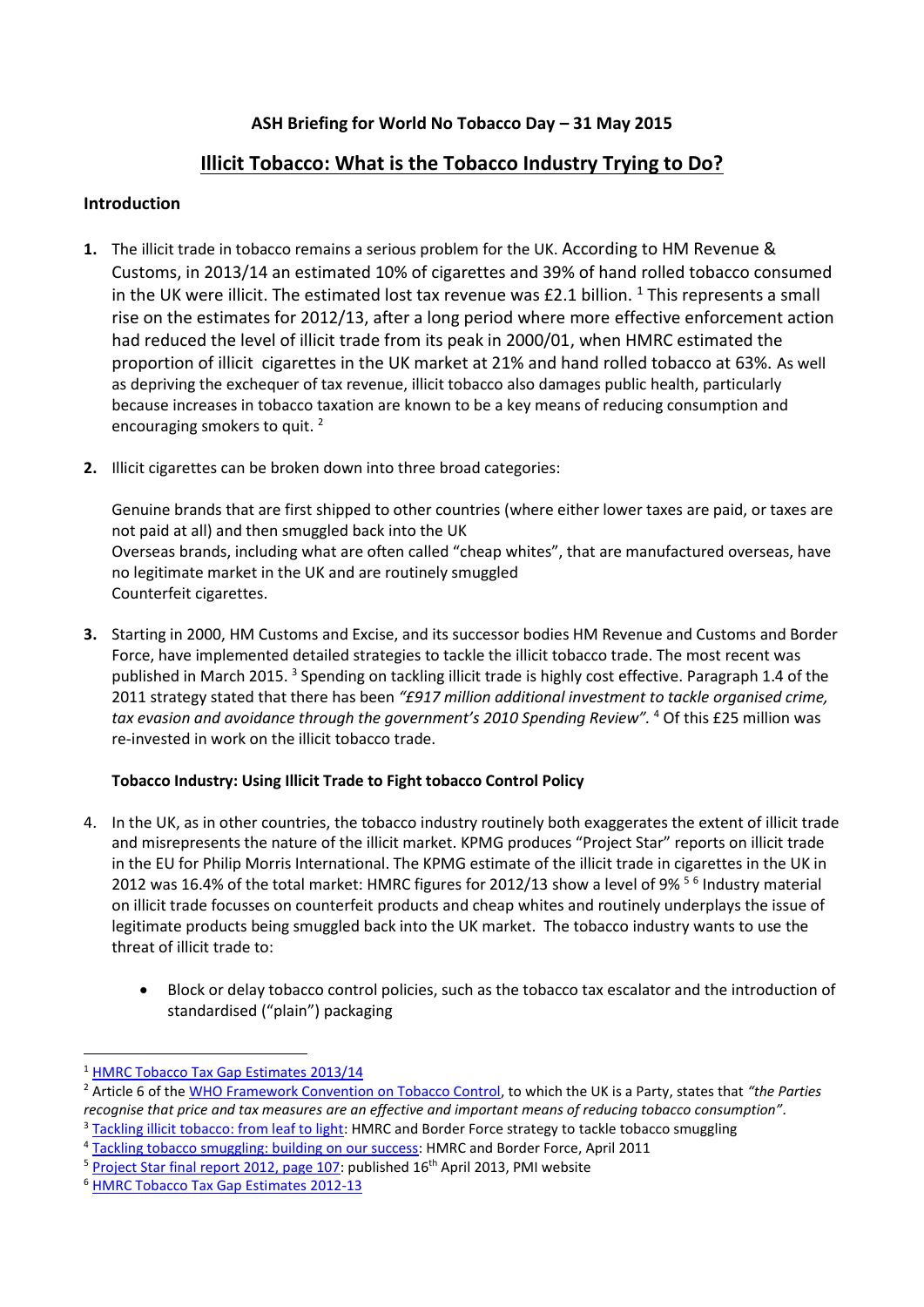Create relationships with Government, local authorities and law enforcement agencies to get round the Framework Convention on Tobacco Control, under which Parties including the UK are obliged to prevent tobacco industry involvement with Government over public health policy. <sup>7</sup>

#### **Tobacco Industry: Complicity in Illicit Trade**

5. In fact, the large increase in the level of illicit trade during the 1990s was at least partly due to a vast expansion in British cigarettes being sold overseas in bulk to countries like Afghanistan, Moldova, Latvia and Russia and then smuggled back to the UK. The major tobacco manufacturers were strongly implicated in this form of illicit trade. During an evidence session on illicit trade held by the UK Parliament's Public Accounts Committee, in June 2002, George Osborne MP, then a member of the Committee made the following remarks to witnesses from Imperial Tobacco:

*"One comes to the conclusion that you are either crooks or you are stupid, and you do not look very stupid. How can you possibly have sold cigarettes to Latvia, Kaliningrad, Afghanistan and Moldova in the expectation that those were just going to be used by the indigenous population or exported legitimately to neighbouring countries, and not in the expectation they would be smuggled? You must know - you only have to read a newspaper every day, a member of the public could tell you – that these are places which are linked to organised crime, that the drugs trade passes through all of these countries, that prostitution passes through all these countries. Did you not know that?"* <sup>8</sup>

- 6. In 2000 the European Commission and Member States began legal action against the tobacco industry in the United States alleging that the major manufacturers had engaged in *'an ongoing global scheme to smuggle cigarettes, obstruct government oversight of the tobacco industry fix prices, bribe foreign public officials, and conduct illegal trade with terrorist groups and state sponsors of terrorism.' <sup>9</sup>* Without admitting liability, between 2004 and 2010 the four major tobacco multinationals, Philip Morris International (PMI), Japan Tobacco International (JTI), British American Tobacco (BAT) and Imperial Tobacco Ltd all signed legally binding anti-smuggling agreements with the EU paying billions of dollars in total to the EU and Member States. Agreements require them to put measures in place to prevent smuggling of their cigarettes, limit sales to volumes commensurate with legitimate market demand and to pay additional amounts if their cigarettes are subsequently found to be smuggled. <sup>10</sup> However, the EU agreements have been strongly criticized as insufficiently strong to deter the industry from continuing complicity in illicit trade, and in particular as under-representing the proportion of illicit trade that is made up of genuine products that have been diverted into illicit channels.<sup>11</sup>
- 7. In November 2013 the Public Accounts Committee accused tobacco multinationals of deliberately oversupplying European markets, with the tobacco smuggled back into the UK14. Committee Chair Margaret Hodge said: *"The supply of some brands of hand-rolling tobacco to some countries in 2011 exceeded legitimate demand by 240 per cent. HMRC must be more assertive with these manufactures. So far it has not fined a single one of them."* <sup>12</sup> The PAC reported that *"HMRC has not yet found the right balance in its enforcement action, which can range from prosecutions of organised criminal gangs to imposing fines or referring offenders to licensing authorities for those involved in local, small-scale*

1

<sup>7</sup> Article 5.3 of the th[e WHO Framework Convention on Tobacco Control](http://www.who.int/fctc/text_download/en/) states that: *"In setting and implementing their public health policies with respect to tobacco control, Parties shall act to protect these policies from commercial and their vested interests of the tobacco industry in accordance with national law"*.

<sup>8</sup> [Public Account Committee minutes of evidence 19 June 2002](http://www.publications.parliament.uk/pa/cm200203/cmselect/cmpubacc/143/2061901.htm)

<sup>9</sup> [Anti-racketeering legal action against tobacco companies:](http://www.ash.org.uk/files/documents/ASH_577.pdf) 4/11/2002

<sup>10</sup> [Cigarette smuggling:](http://ec.europa.eu/anti_fraud/investigations/eu-revenue/cigarette_smuggling_en.htm) OLAF (the EU anti-fraud office)

<sup>&</sup>lt;sup>11</sup> [End European agreements with tobacco industry designed to curb smuggling, urge experts:](http://tobaccocontrol.bmj.com/lookup/doi/10.1136/tobaccocontrol-2014-052218) Tobacco Control, 28/5/2015

<sup>12</sup> [Tobacco companies help fuel black market in Britain say MPs:](http://www.theguardian.com/business/2013/oct/10/tobacco-companies-fuel-black-market) 10/10/2002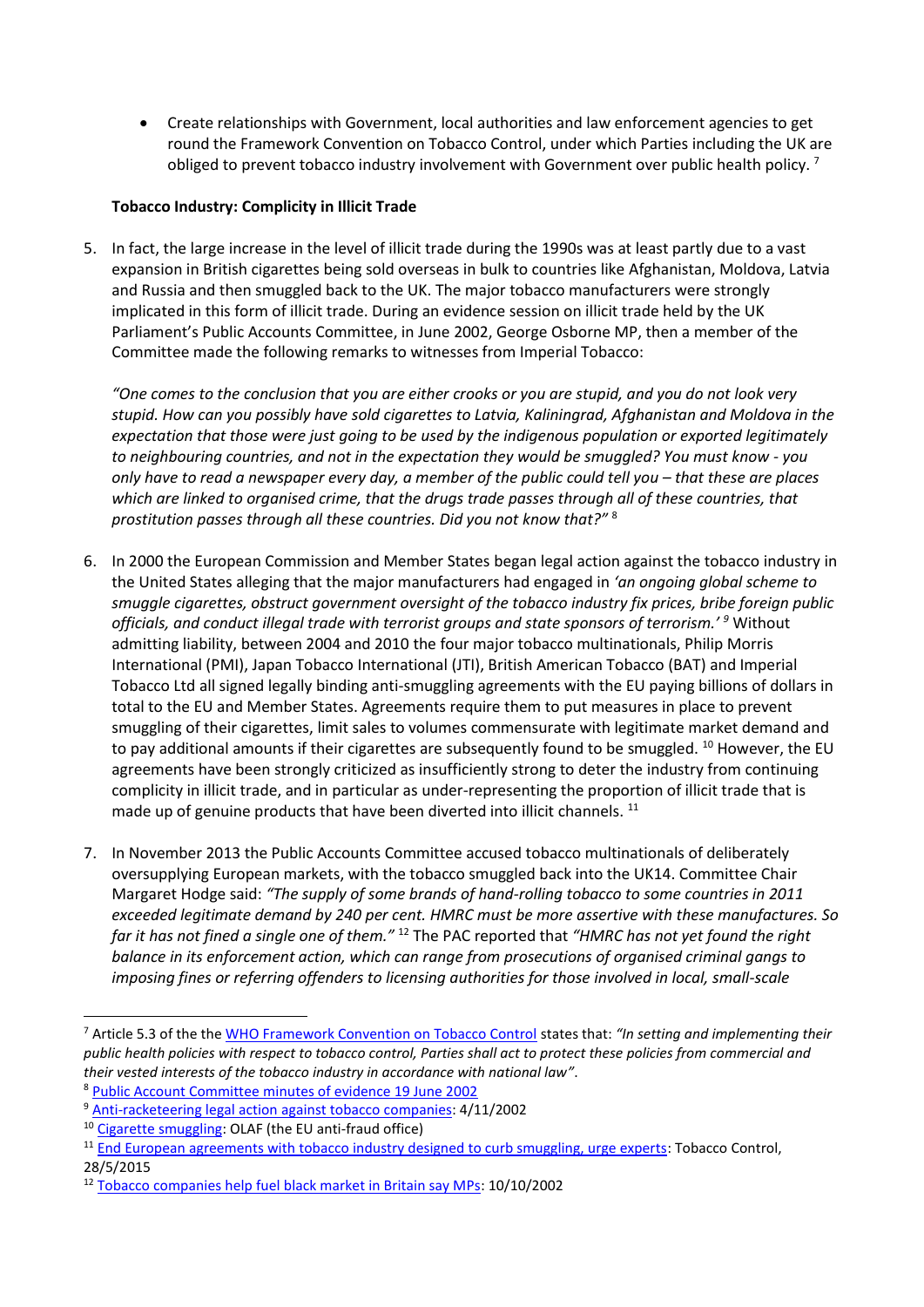*operations"*. <sup>13</sup> In November 2014, British American Tobacco was fined £650,000 by HMRC for deliberate over-supply of cigarettes to Belgium. <sup>14</sup>

8. A 2011 presentation by HMRC estimated, based on what are usually large seizures, that the proportion of illicit cigarettes in the UK market in 2009 that were genuine at only 6%. <sup>15</sup> However, trading standards officers across nine English regions recently took part in "Operation Henry", a programme of search and seizures of illicit tobacco co-ordinated through the Trade Standards Institute. Between May and November 2014, more than 2.5 million cigarettes were seized together with other tobacco products including hand-rolled tobacco, raw tobacco, and shisha tobacco. <sup>16</sup> These seizures included:

1,800,000 genuine non-UK duty paid cigarettes 615,000 illicit white cigarettes 123,000 counterfeit cigarettes 512 kilos of genuine non-UK duty paid hand rolling tobacco 753 kilos of raw tobacco 77 kilos of shisha.

9. The figures strongly suggest that HMRC data may seriously underestimate the proportion of the illicit market that is genuine cigarettes produced by major manufacturers. One possible reason for this may be that HMRC relies for some of its operational intelligence on the tobacco companies, who have a strong interest in reporting counterfeit products, and no reason to report illicit diversion of their own products.

#### **Tobacco Industry: Using Illicit Trade to Build Relations with Governments and Local Authorities**

- 10. Around the world, the tobacco industry has tried to use the issue of illicit trade to build relationships with Governments, local authorities and enforcement agencies, in breach of Article 5.3 of the FCTC and its accompanying guidelines. For example, in 2011 INTERPOL accepted a \$23.5 million donation from Philip Morris International, and has announced that it will be working with the industry's Digital Coding and Tracking Association to use the industry's "Codentify" system (see below) through the INTERPOL Global Register.<sup>17</sup>
- 11. The Trading Standards Institute, in partnership with Public Health England, ASH and others, have produced guidance for local authorities on how they should interact with the tobacco industry. The guidance states that:

*"A popular tobacco industry 'route in' to the delivery of tobacco control is their assertion that, as brand holders, they are experts in tackling the illegal tobacco trade. In fact, their role is limited. The only aspect of tackling illegal tobacco that the tobacco industry can reasonably take part in is when the products concerned are counterfeit."*

12. The tobacco industry has used retired senior police officers to raise public concern about illicit trade and dispense industry messages about standardised packaging and other tobacco control policies. illicit

**.** 

<sup>&</sup>lt;sup>13</sup> Public Accounts Committee - [Twenty-Third Report HM Revenue and Customs: Progress in tackling tobacco smuggling](http://www.publications.parliament.uk/pa/cm201314/cmselect/cmpubacc/297/29702.htm) 4<sup>th</sup> September 2013.

<sup>&</sup>lt;sup>14</sup> [BAT in line of fire after smuggling fine:](http://www.thetimes.co.uk/tto/business/industries/consumer/article4267236.ece) The Times, 14.11.2014

<sup>15</sup> [HMRC. Presentation to Anti-Illicit Tobacco Seminar. 31 January 2011](http://www.the-tma.org.uk/wp-content/uploads/2011/03/HMRC.pdf)

<sup>16</sup> [Crackdown seizes more than 2.5 million illegal cigarettes:](http://www.tradingstandards.uk/policy/policy-pressitem.cfm/newsid/1705) Chartered Trading Standards Institute 28/1/2015

<sup>17</sup> [Philip Morris International Provides 15 Million Euro Contribution to INTERPOL to Fight Trafficking in Illicit Goods:](http://www.pmi.com/eng/media_center/press_releases/pages/201206210200.aspx) 21.6.2012